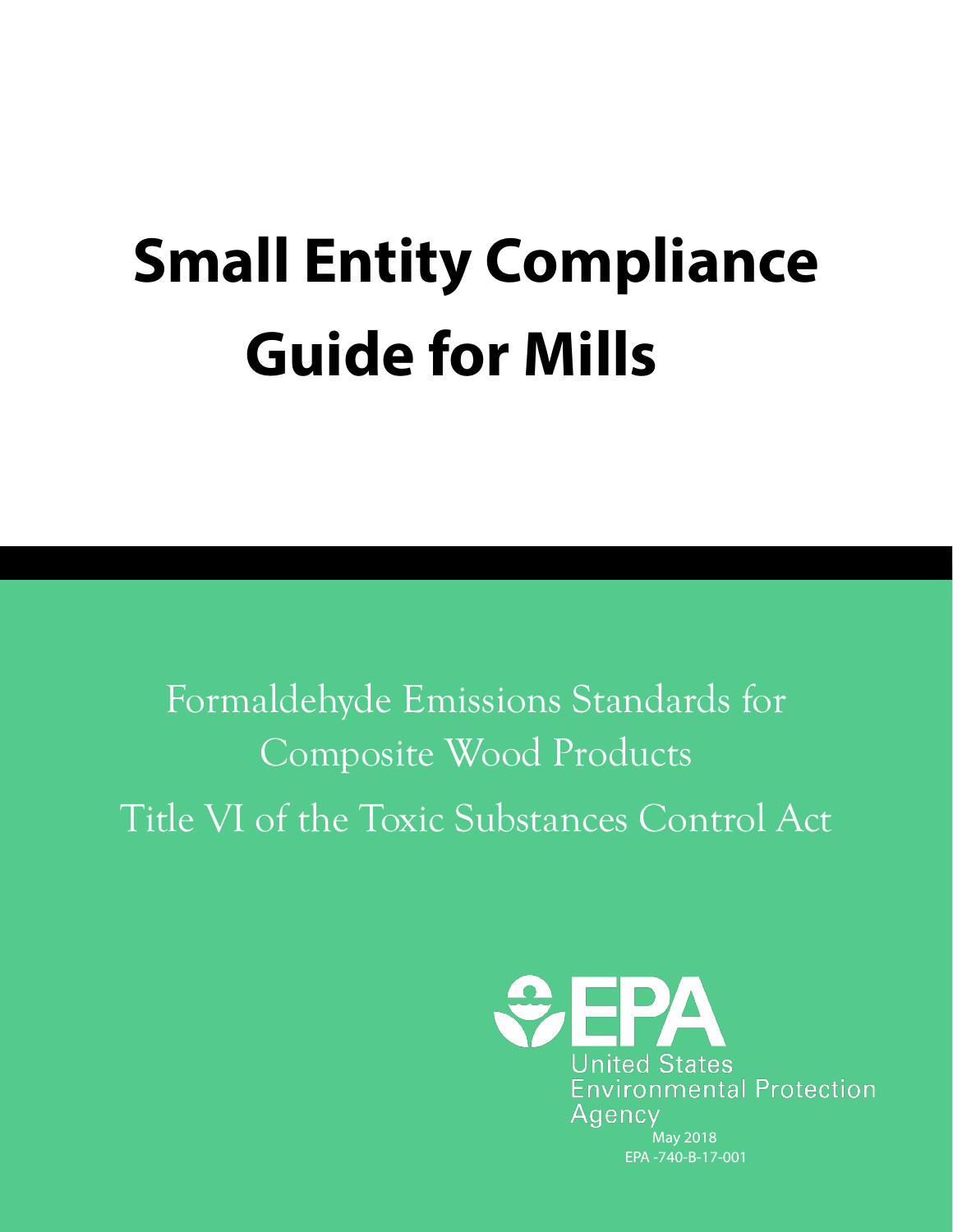

*This guide was prepared pursuant to section 212 of the Small Business Regulatory Enforcement Fairness Act of 1996 , Pub. L. 104-121 as amended by Pub. L. Number 110-28. THIS DOCUMENT IS NOT INTENDED, NOR CAN IT*  **BE RELIED UPON, TO CREATE ANY RIGHTS ENFORCEABLE BY ANY PARTY IN** *LITIGATION WITH THE UNITED STATES. The statements in this document are intended solely as guidance to aid you in complying with the formaldehyde emissions standards for composite wood products in Title VI of the Toxic Substances Control Act (TSCA) and the implementing regulations in 40 CFR part 770. EPA may decide to revise this guide without public notice to reflect changes in EPA's approach to implementing TSCA Title VI or to clarify information and update text.* 

*To determine whether EPA has revised this guide and/or to obtain copies, contact EPA's Small Business Ombudsman Hotline at (800) 368-5888 or (202) 566-1970 in DC, or consult the EPA's formaldehyde website at [http://www.](http://www.epa.gov/formaldehyde) [epa.gov/formaldehyde](http://www.epa.gov/formaldehyde). The full texts of TSCA Title VI and the implementing regulations are also available at this website.*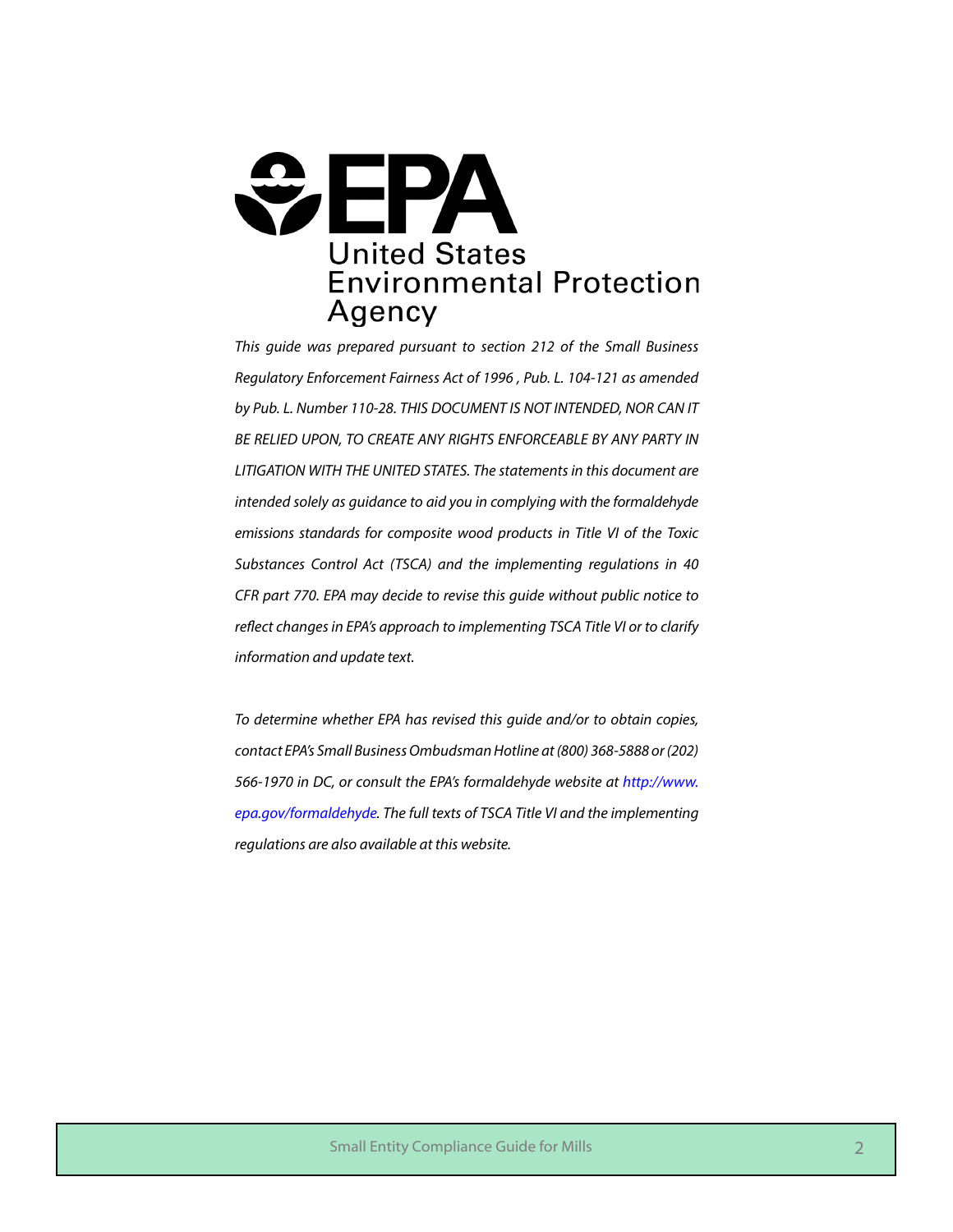# **Introduction**

This document is published by EPA as the official compliance guide for small entities, as required by the Small Business Regulatory Enforcement Fairness Act of 1996. Before you begin using the guide you should know that the information in this guide was compiled and based on the Formaldehyde Emission Standards for Composite Wood Products regulation published on December 12, 2016. EPA is continually improving and upgrading its rules, policies, compliance programs, and outreach efforts. You can determine whether EPA has revised or supplemented the information in this guide by consulting EPA's formaldehyde website at [http://www.epa.gov/](http://www.epa.gov/formaldehyde) [formaldehyde](http://www.epa.gov/formaldehyde).

#### **Contents**

This guide is organized as follows:

- Introduction
- Regulation Summary and Compliance Timetable
- Who Must Comply
- How to Comply
- For More Information
- Appendix and Acronym List

#### **Terminology**

Throughout this guide, when the term "composite wood product" is used, it refers to the three composite wood products generally regulated by TSCA Title VI—hardwood plywood, medium-density fiberboard (MDF) and particleboard.

Other key terminology are defined in the Appendix: Glossary of Environmental Terms.

**OTHER GUIDES TO CONSIDER**: **OTHER GUIDES TO CONSIDER:** *There are other separate small entity compliance guides available for different entities along the value chain, including:*

- *1. Importers, Distributors and Retailers;*
- *2. Fabricators and Laminated Product Producers; and*
- *3. Accreditation Bodies (ABs) and Third-Party Certifiers (TPCs).*

*Each of these guides can be found at [https://www.epa.gov/](https://www.epa.gov/formaldehyde/resources-and-guidance-materials-translations-formaldehyde-emission-standards-composite) [formaldehyde/](https://www.epa.gov/formaldehyde/resources-and-guidance-materials-translations-formaldehyde-emission-standards-composite)resources-and-guidance-materials-translations[formaldehyde-emission-standards-composite.](https://www.epa.gov/formaldehyde/resources-and-guidance-materials-translations-formaldehyde-emission-standards-composite)*

#### **Who Should Use this Guide?**

This guide is for mills and other entities that are "panel producers" under the Formaldehyde Standards for Composite Wood Products Regulations. For example, many of the following types of businesses are likely to be covered by this guide: veneer, plywood, and engineered wood product manufacturing (NAICS code 3212).

#### **What Does This Guide Cover?**

This guide specifically covers the requirements for mills (panel producers) of regulated composite wood products under the Formaldehyde Standards for Composite Wood Products Act (TSCA Title VI) and the implementing regulations, found at 40 CFR part 770. Specifically, this guide defines key terms, discusses which entities are regulated as panel producers, and summarizes the emission standards, quality control testing, and third-party certification requirements.

This compliance guide explains your federal compliance obligations with respect to the formaldehyde regulations under TSCA Title VI. There may be other state or local requirements which apply to you that are different from, or more stringent than, the federal requirements. For more assistance in this area, contact your EPA regional office or state environmental agency.

Figure 1 outlines the structure of the TSCA Title VI program and shows the relationships between EPA and the various groups involved in implementation of the regulation. Mills and other entities that are "panel producers" are identified in blue with their relationship to the remainder of the TSCA Title VI program.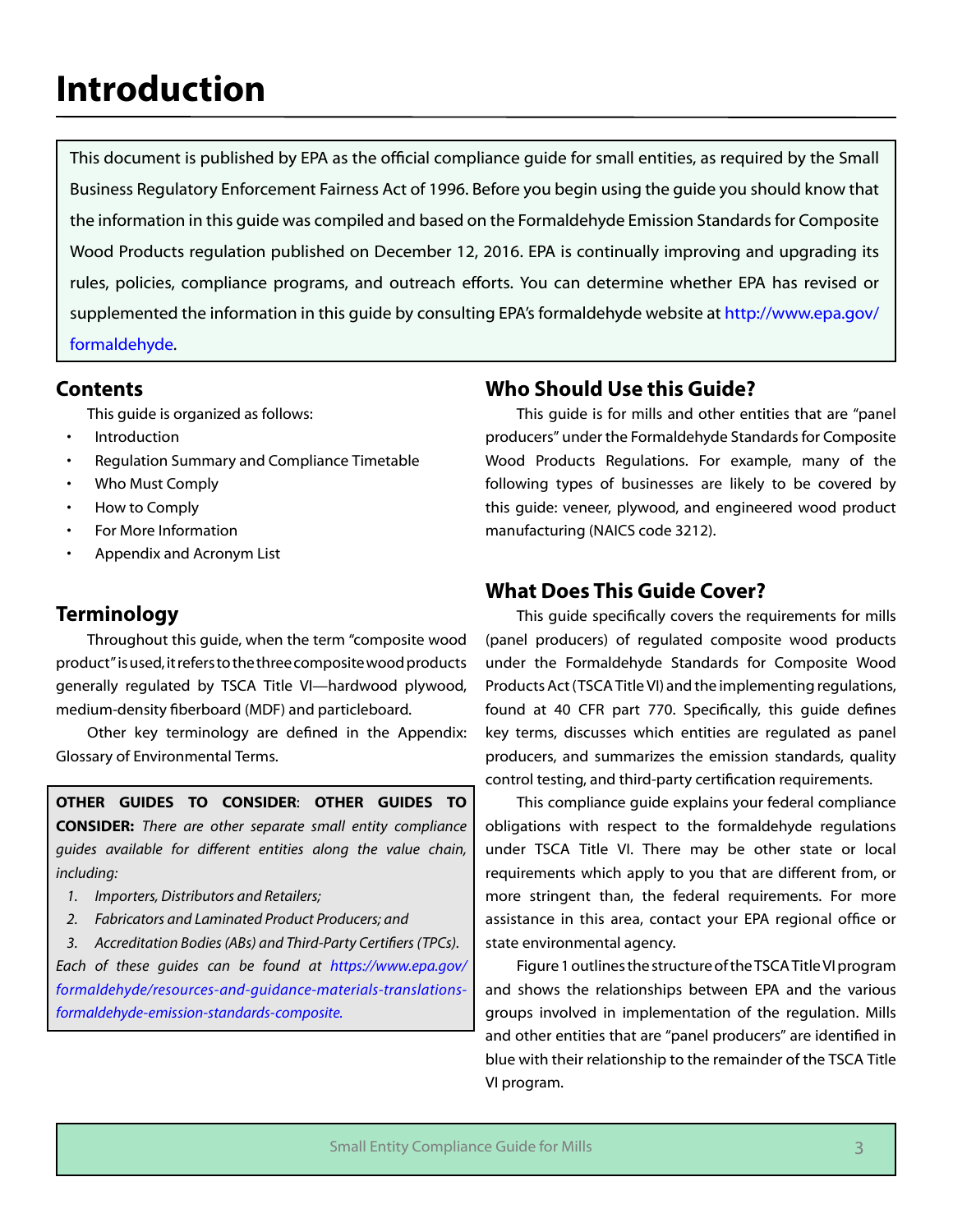#### **FIGURE 1 - TSCA TITLE VI PROGRAM**



**NOTE:** *If your composite wood products are manufactured, sold or supplied in California, you must also comply with the California Air Resource Board's Airborne Toxic Control Measure (CARB ATCM) to control formaldehyde emissions from composite wood products. More information on the CARB ATCM can be found online at [http://www.arb.ca.gov/toxics/compwood/](http://www.arb.ca.gov/toxics/compwood/compwood.htm) [compwood.htm](http://www.arb.ca.gov/toxics/compwood/compwood.htm).*

### **How Do I Obtain a Complete Copy of This Rule?**

A complete copy of the final rule and supporting documents can be found in Federal Register (Vol. 81, No. 81, p. 89674) at [https://www.regulations.gov/document?D=EPA-](https://www.regulations.gov/document?D=EPA-HQ-OPPT-2016-0461-0001)[HQ-OPPT-2016-0461-0001](https://www.regulations.gov/document?D=EPA-HQ-OPPT-2016-0461-0001).

A copy of the final rule and subsequent amendments can also be found at [https://www.epa.gov/formaldehyde/](https://www.epa.gov/formaldehyde/formaldehyde-emission-standards-composite-wood-products) [formaldehyde-emission-standards-composite-wood](https://www.epa.gov/formaldehyde/formaldehyde-emission-standards-composite-wood-products)[products](https://www.epa.gov/formaldehyde/formaldehyde-emission-standards-composite-wood-products). See section entitled "For More Information" of this compliance guide for additional information resources.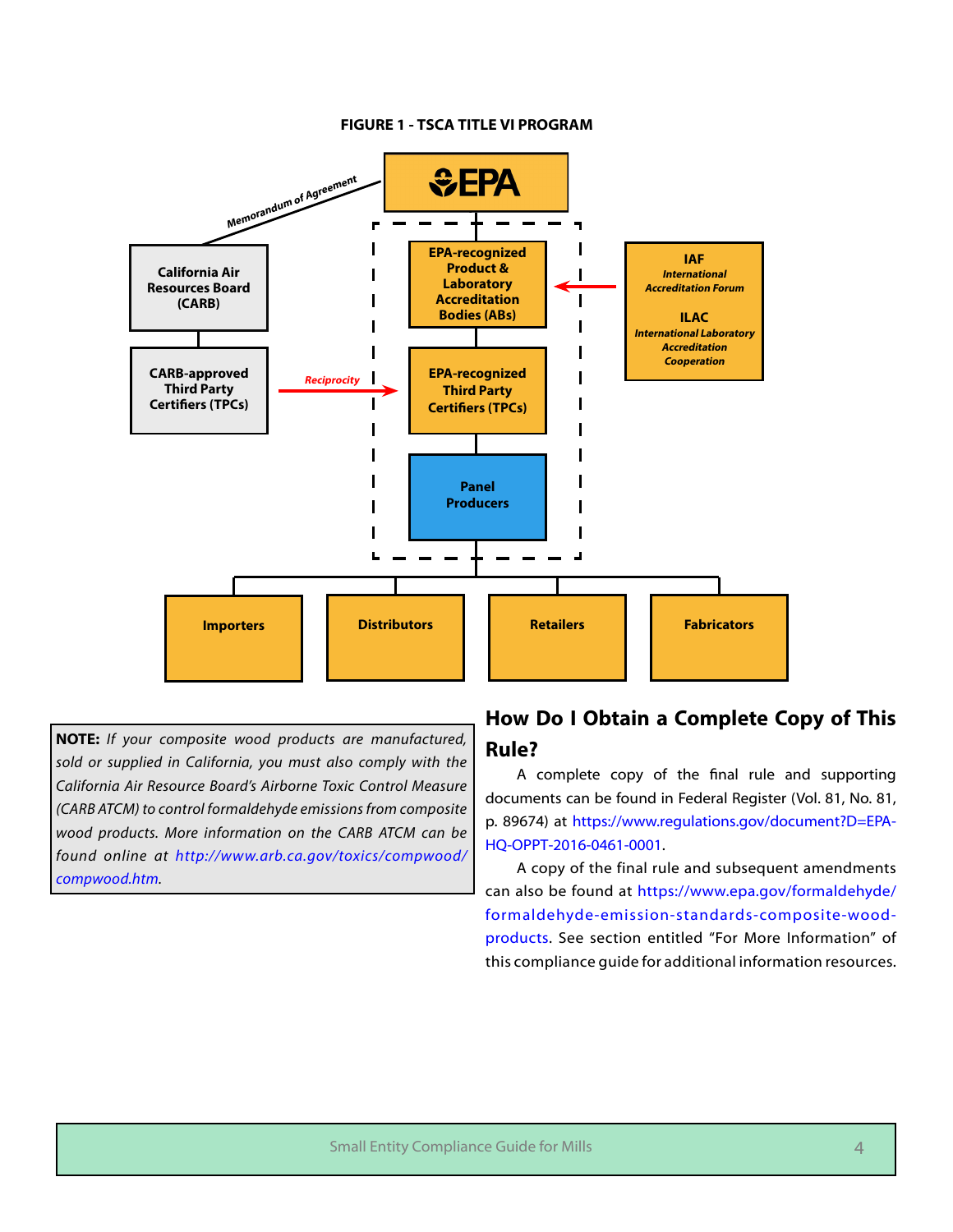# **Regulation Summary and Compliance Timetable**

#### **Regulation Summary**

TSCA Title VI establishes formaldehyde emission standards for three types of composite wood products: hardwood plywood, MDF, and particleboard. The purpose of TSCA Title VI and its implementing regulations is to reduce formaldehyde emissions from these composite wood products, which will reduce exposures to formaldehyde, resulting in benefits for human health.

The regulations require the covered composite wood products to be tested to ensure compliance with the TSCA Title VI formaldehyde emission standards and certified by an EPA TSCA Title VI Third-Party Certifier (TPC). Limited testing and certification exemptions are available for products made with no-added formaldehyde-based (NAF) resins or ultra low-emitting formaldehyde (ULEF) resins. To ensure that only compliant products enter and move through the product supply chain, the regulations contain recordkeeping, reporting, and labeling requirements. The formaldehyde

emission standards are identical to the emission standards currently in place in California, and the regulations are as consistent as practical with the requirements currently in effect under the California Air Resource Board's Airborne Toxic Control Measure (CARB ATCM). CARB-approved TPCs are eligible for recognition under the EPA program through reciprocity with the CARB program.

#### **Compliance Timetable**

Beginning June 1, 2018, all panel producers must comply with the regulations.

Table 1 provides a summary of the regulatory requirements and compliance dates. The "Who Must Comply" section of this guide provides more detail on the rule requirements for mills and other entities that are panel producers and what they must do to document compliance with the regulation.

| Requirement                                                                                                                                                                                                                                                            | Compliance Date      |  |  |
|------------------------------------------------------------------------------------------------------------------------------------------------------------------------------------------------------------------------------------------------------------------------|----------------------|--|--|
| <b>Composite Wood Product Producers</b>                                                                                                                                                                                                                                |                      |  |  |
| Products must comply with emission standards:                                                                                                                                                                                                                          | June 1, 2018         |  |  |
| Hardwood plywood (made with a veneer core or a composite core) = 0.05 parts per million (ppm)<br>$\bullet$                                                                                                                                                             |                      |  |  |
| Particleboard = $0.09$ ppm<br>$\bullet$                                                                                                                                                                                                                                |                      |  |  |
| $MDF = 0.11$ ppm<br>$\bullet$                                                                                                                                                                                                                                          |                      |  |  |
| Thin MDF = $0.13$ ppm (40 CFR $$770.10$ )                                                                                                                                                                                                                              |                      |  |  |
| Products must be certified by an EPA TSCA Title VI TPC unless they are eligible for a limited exemption for                                                                                                                                                            | June 1, 2018         |  |  |
| products made with NAF-based or ULEF resins. (40 CFR §§ 770.15, 770.17, 770.18)                                                                                                                                                                                        |                      |  |  |
| Products must undergo quarterly testing and routine quality control testing using specified methods. (40<br>CFR §770.20)                                                                                                                                               | June 1, 2018         |  |  |
| Regulated products certified as compliant with the CARB ATCM Phase II emission standards must be<br>labeled as compliant with either the TSCA Title VI or the CARB ATCM Phase II emission standards (which<br>are set at identical levels). (40 CFR §770.45)           | Until March 22, 2019 |  |  |
| Regulated products manufactured in or imported into the United States may not rely on the CARB<br>reciprocity of 40 CFR 770.15(e) and must be certified and labeled as TSCA Title VI compliant by an EPA<br>TSCA Title VI TPC with all of the required accreditations. | After March 22, 2019 |  |  |
| Records, including testing, production, purchaser, transporter, and non-complying lot information, must                                                                                                                                                                | June 1, 2018         |  |  |
| be kept for 3 years. Records demonstrating initial eligibility for reduced testing or a limited third-party                                                                                                                                                            |                      |  |  |
| certification exemption for products made with NAF-based or ULEF resins must be kept for as long as<br>exemption eligibility is claimed. (40 CFR §770.40)                                                                                                              |                      |  |  |

### **Table 1. Summary Requirement and Compliance Dates**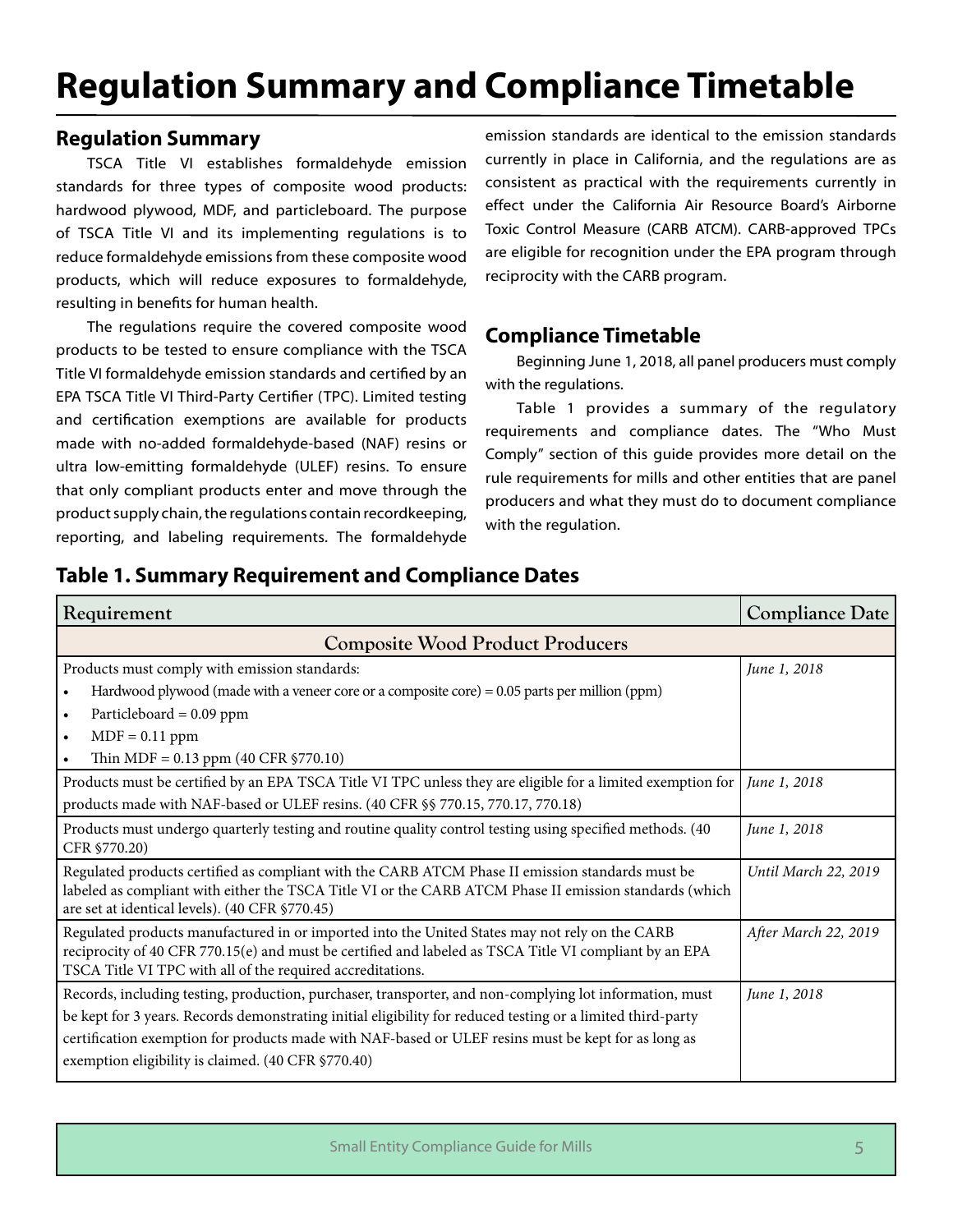#### **What Is a Composite Wood Product?**

A "composite wood product" means hardwood plywood made with a veneer or composite core, MDF, and particleboard.

### **What Entities Are Regulated as "Panel Producers?"**

Panel producers are manufacturing plants or other facilities that manufacture composite wood products on the premises. Mills that produce hardwood plywood, MDF, and/ or particleboard are panel producers. Entities that import hardwood plywood, MDF, and/or particleboard, but do not make those products themselves, are not panel producers. Nevertheless, these importers are required to take steps (through recordkeeping) to ensure that they are purchasing composite wood products or component parts that comply with the emission standards and to document these steps.

Some laminated product producers will be regulated as panel producers. A laminated product is a component part used in the construction or assembly of a finished good. In addition, a laminated product must be produced by either the fabricator of the finished good in which the product is incorporated or by a fabricator who uses the laminated product in the further construction or assembly of a component part. Laminated product producers that make laminated products by attaching a wood or woody grass veneer to a compliant core or platform with a phenolformaldehyde (PF) resin or a resin formulated with NAF as part of the resin cross-linking structure are exempt from the definition of hardwood plywood, and thus they are not treated as hardwood plywood panel producers under the regulations. Laminated product producers whose products do not use a PF resin or resin formulated with NAF as part of the resin cross-linking structure will be subject to the testing and certification requirements for hardwood plywood after March 22, 2024. EPA has also included a petition process through which any person can petition the Agency to expand the exemption for laminated products from the definition of the term "hardwood plywood," discussed later in this guide.

## **Are Any Mills Exempted or Not Covered as Panel Producers?**

While there is a de minimis standard for some of the requirements for finished goods, there is no de minimis standard for panel producers making composite wood products. However, the regulations only apply to certain products. Use the "Glossary of Environmental Terms" included as an appendix to this guide to define the following terms, as needed. Answer the yes or no questions below to determine whether your mill is making regulated products.

- 1. Are your products "panels"? If yes, proceed to the next question. If no, the products are unregulated.
- 2. Are the products composite wood products (see glossary for full definitions)? If no, the products are unregulated. If yes, continue to next step.
	- Hardwood Plywood;
	- MDF; and
	- Particleboard.
- 3. Are your panels grandfathered in because they were manufactured (or imported) before June 1, 2018? If yes, those panels are unregulated. If no, continue to next step.
- 4. Are the panels subject to an exemption (see below)? If yes, the products are unregulated. If no, the products are regulated under TSCA Title VI. Note that some of the exemptions are for finished goods, not panels. You are only eligible for those exemptions if you are making the panel and also using the panel to make the finished good.
	- Hardboard;
	- Structural plywood, as specified in the standard entitled 'Voluntary Product Standard—Structural Plywood' and numbered PS-1–09;
	- Structural panels, as specified in the standard entitled 'Voluntary Product Standard—Performance Standard for Wood- Based Structural-Use Panels' and numbered PS-2–10;
	- Structural composite lumber, as specified in the standard entitled 'Standard Specification for Evaluation of Structural Composite Lumber Products'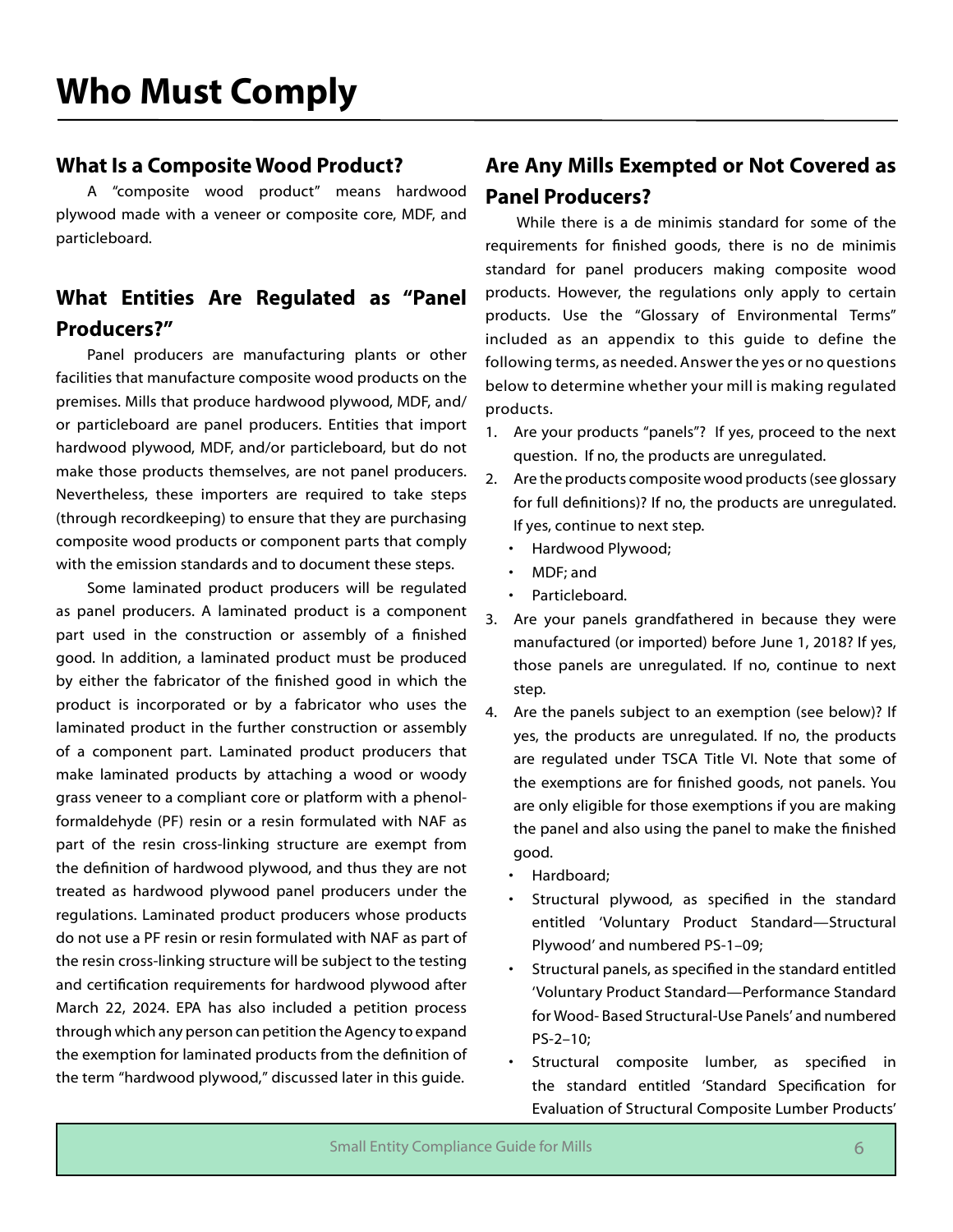and numbered ASTM D5456–14b;

- Oriented strand board;
- Glued laminated lumber, as specified in the standard entitled 'Structural Glued Laminated Timber' and numbered ANSI A190.1–2017;
- Prefabricated wood I-joists, as specified in the standard entitled 'Standard Specification for Establishing and Monitoring Structural Capacities of Prefabricated Wood I-Joists' and numbered ASTM D5055–16;
- Finger-jointed lumber;
- Wood packaging (including pallets, crates, spools, and dunnage);
- Composite wood products used inside a new
	- i. Vehicle (other than a recreational vehicle) constructed entirely from new parts that has never been
		- b. The subject of a retail sale; or
		- c. Registered with the appropriate State agency or authority responsible for motor vehicles or with any foreign state, province, or country;
	- ii. Rail car;
	- iii. Boat;
	- iv. Aerospace craft; or
	- v. Aircraft;
- Windows that contain composite wood products, if the window product contains less than 5 percent by volume of hardwood plywood, particleboard, or MDF, combined, in relation to the total volume of the finished window product; or
- Exterior doors and garage doors that contain composite wood products, if— (A) the doors are made from composite wood products manufactured with NAF resins or ultra low-emitting formaldehyde (ULEF) resins; or (B) the doors contain less than 3 percent by volume of hardwood plywood, particleboard, or MDF, combined, in relation to the total volume of the finished exterior door or garage door.

### **Are There Any Incentives to Use NAF-based Resins or ULEF resins in my products?**

Yes, there are incentives in place. You can apply to your EPA TSCA Title VI TPC or to CARB for reduced testing or third-party certification exemptions for products made with NAF-based resins on ULEF resins. The applications must contain one test pursuant to test method ASTM E1333–14 or ASTM D6007–14 and at least three months of quality control testing results for products made with NAF-based resins and two tests pursuant to test method ASTM E1333–14 or ASTM D6007–14 and six months of quality control testing results for products made with ULEF resins. TPCs have 90 days to review the applications to make sure the emission standards and other requirements are met. These exemptions last for two years and can be renewed.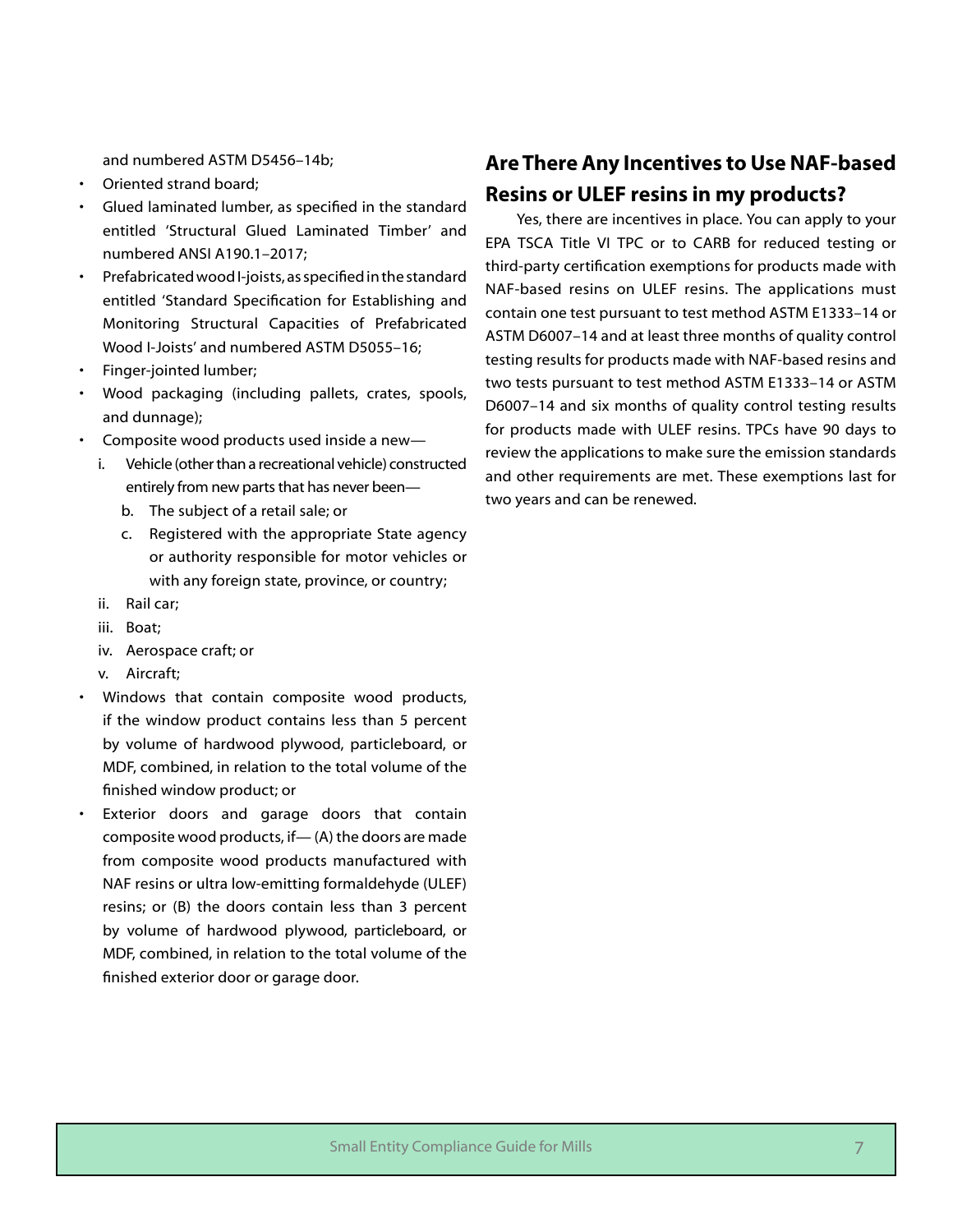# **How to Comply**

The regulations are designed to ensure compliance with TSCA Title VI formaldehyde emission standards so that only compliant products are sold, supplied or offered for sale in the United States. In order to achieve this, panel producers are required to get their panels tested and certified. They are also required to label their products and follow the recordkeeping and reporting requirements.

#### **Emission Standards**

| Product                              | <b>Emission Standard</b> |
|--------------------------------------|--------------------------|
| Hardwood Plywood -<br>Veneer Core    | 0.05 ppm of formaldehyde |
| Hardwood Plywood -<br>Composite Core | 0.05 ppm of formaldehyde |
| <b>MDF</b>                           | 0.11 ppm of formaldehyde |
| Thin MDF                             | 0.13 ppm of formaldehyde |
| Particleboard                        | 0.09 ppm of formaldehyde |

\*Note: ppm refers to parts per million.

The emission standards are based on test method ASTM E1333–14.

#### **Product Testing Requirements**

The regulations require quality control testing and quarterly testing. Quality control testing is done on a regular basis and can be done at the facility if there is testing equipment on-site. The main purpose is to monitor the dayto-day operations of the facility's quality control program and ensure that changes in production do not result in noncomplying lots. Quarterly testing is conducted by an EPA TSCA Title VI TPC and is necessary for the products to be certified.

Quality control tests must be performed at a set frequency.

| Product                                            | <b>Quality Control Testing</b><br>Frequency                                                                                                                                                                                                                                                                                                                                                                                          |
|----------------------------------------------------|--------------------------------------------------------------------------------------------------------------------------------------------------------------------------------------------------------------------------------------------------------------------------------------------------------------------------------------------------------------------------------------------------------------------------------------|
| Hardwood<br>Plywood -<br>Veneer                    | At least one test per week per product type if<br>the weekly hardwood plywood production is<br>>100,000 ft <sup>2</sup> and < 200,000 ft <sup>2</sup>                                                                                                                                                                                                                                                                                |
| Core<br>Hardwood<br>Plywood -<br>Composite<br>Core | At least two tests per week per product type<br>if the weekly hardwood plywood production<br>is ${\geq}200{,}000$ ft <sup>2</sup> and < 400,000 ft <sup>2</sup>                                                                                                                                                                                                                                                                      |
|                                                    | At least four tests per week per product type<br>if the weekly hardwood plywood production<br>is $\geq 400,000$ ft <sup>2</sup>                                                                                                                                                                                                                                                                                                      |
|                                                    | If weekly production of hardwood plywood<br>at the panel producer is 100,000 ft <sup>2</sup> or less,<br>but more than 100,000 ft <sup>2</sup> is produced each<br>month, at least one test per 100,000 ft <sup>2</sup> for<br>each product type produced; or, if less than<br>100,000 ft <sup>2</sup> of a particular product type is<br>produced, one quality control test of that<br>product type every month that it is produced |
| MDF (including<br>thin-MDF)                        | Once per shift (eight or twelve hours, plus<br>or minus one hour of production) for each                                                                                                                                                                                                                                                                                                                                             |
| Particleboard                                      | production line for each product type                                                                                                                                                                                                                                                                                                                                                                                                |

Additional quality control tests must be conducted when there is:

- A change in the resin formulation that increases formaldehyde to urea ratio;
- An increase by more than 10 percent in the amount of formaldehyde resin used by square foot or by panel;
- A change of more than 20 percent in the adhesive application rate;
- A decrease in designated press time by more than 20 percent, or
- If the quality control manager or employee believes the panel being produced may not meet the applicable standard.

The following test methods are approved for use as quality control test methods, with a showing of correlation to ASTM E 1333-14, or, the equivalent D6007 chamber under 770.20(d):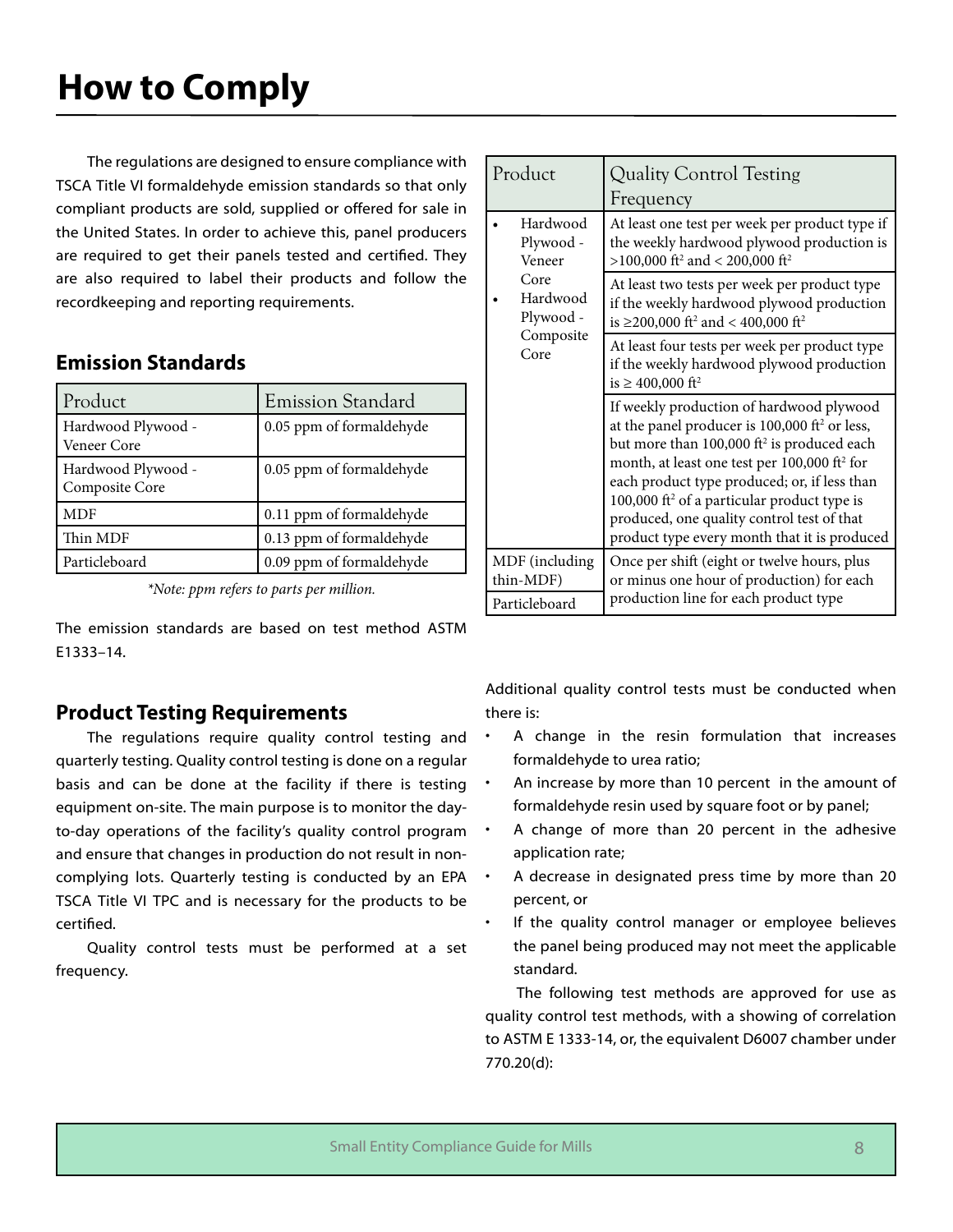- ASTM D6007–14;
- ASTM D5582–14;
- BS EN ISO 12460-3:2015 (Gas Analysis Method);
- DMC (Dynamic Micro Chamber), 2007 Georgia Pacific User's Manual;
- DMC (Dynamic Micro Chamber), 2012 Georgia Pacific User's Manual;
- BS EN ISO 12460-5:2015 (Perforator Method); or
- JIS A 1460:2015 (24-hr Desiccator Method).

#### **Third-Party Certification Requirements**

Panel producers must apply to an EPA TSCA Title VI TPC to have their products certified. The application requires:

- Contact information;
- The panel producer's quality control manual;
- Contact information for the quality control manager;
- List of products and their resin systems;
- At least five formaldehyde tests results (conducted by a EPA TSCA Title VI TPC using a specified test method);
- The results of at least five quality control tests;
- Linear regression equation and correlation data (The correlation must be based on a minimum sample size of five data pairs and a simple linear regression where the dependent variable (Y-axis) is the quality control test value and the independent variable (X-axis) is the ASTM E1333-14 test value or, upon a showing of equivalence in accordance with 770.20(d), the equivalent ASTM D6007- 14 test value. Data generated beginning December 12, 2016 from a panel producer's quality control test method correlated to either an ASTM E1333-10 test chamber, or, upon showing equivalence, an ASTM D6007-02 test chamber, may be used to certify compliant composite wood until a new annual correlation is required. Either composite wood products or formaldehyde emissions reference materials can be used to establish the correlation); and
- Results of the initial onsite inspection by an EPA TSCA Title VI TPC.

EPA TSCA Title VI TPCs must act on a panel producer's complete application within 90 calendar days of receipt. EPA TSCA Title VI TPCs will perform quarterly inspections of their panel producers and quarterly emission tests.

#### **EPA TSCA Title VI Third-Party Certifiers**

For a complete list of all EPA TSCA Title VI TPCs, visit EPA's webpage at [https://www.epa.gov/formaldehyde/](https://www.epa.gov/formaldehyde/recognized-third-party-certifiers-under-formaldehyde-emission-standards-composite-wood) [recognized-third-party-certifiers-under-formaldehyde](https://www.epa.gov/formaldehyde/recognized-third-party-certifiers-under-formaldehyde-emission-standards-composite-wood)[emission-standards-composite-wood](https://www.epa.gov/formaldehyde/recognized-third-party-certifiers-under-formaldehyde-emission-standards-composite-wood).

For a list of all CARB-approved TPCs, visit CARB's web page at <http://www.arb.ca.gov/toxics/compwood/listoftpcs.htm>.

When contracting with an EPA TSCA Title VI TPC, you may wish to consider such factors as geographic proximity, language of business operations, and the types of products that the EPA TSCA Title VI TPC has experience certifying.

#### **CARB and TSCA Title VI**

If a product is certified by a CARB-approved TPC that is also recognized as an EPA TSCA Title VI TPC, it will be considered certified under TSCA Title VI until March 22, 2019. CARB TPCs must be recognized by EPA to certify products under TSCA Title VI, however, CARB TPCs have until March 22, 2019 to become fully accredited pursuant to the EPA final rule.

#### **Non-complying Lots**

It is a violation of the regulations to sell, supply, or offer for sale a non-complying lot. If this occurs, it is important to take steps to minimize the impact of the violation. You are required to notify the recipients of the lot within 72 hours of becoming aware of the failing test results for that lot. You will have to either recall the non-complying lot or work with the recipients to treat, retest and certify the non-complying lot. The notification of a non-complying lot should include a statement that the composite wood products belonging to the non-complying lot should be isolated from other composite wood products and must not be further distributed in commerce. You should also include a description of how you plan to either recall the non-complying lot or how you will treat, retest, and certify the lot. You also will have to notify your EPA TSCA Title VI TPC about the disposition of the non-complying lot.

 The non-complying lots provision in 40 CFR § 770.22 only refers to composite wood products in the form of panels, meaning that only affected panels are subject to the requirements of that section. The non-complying lot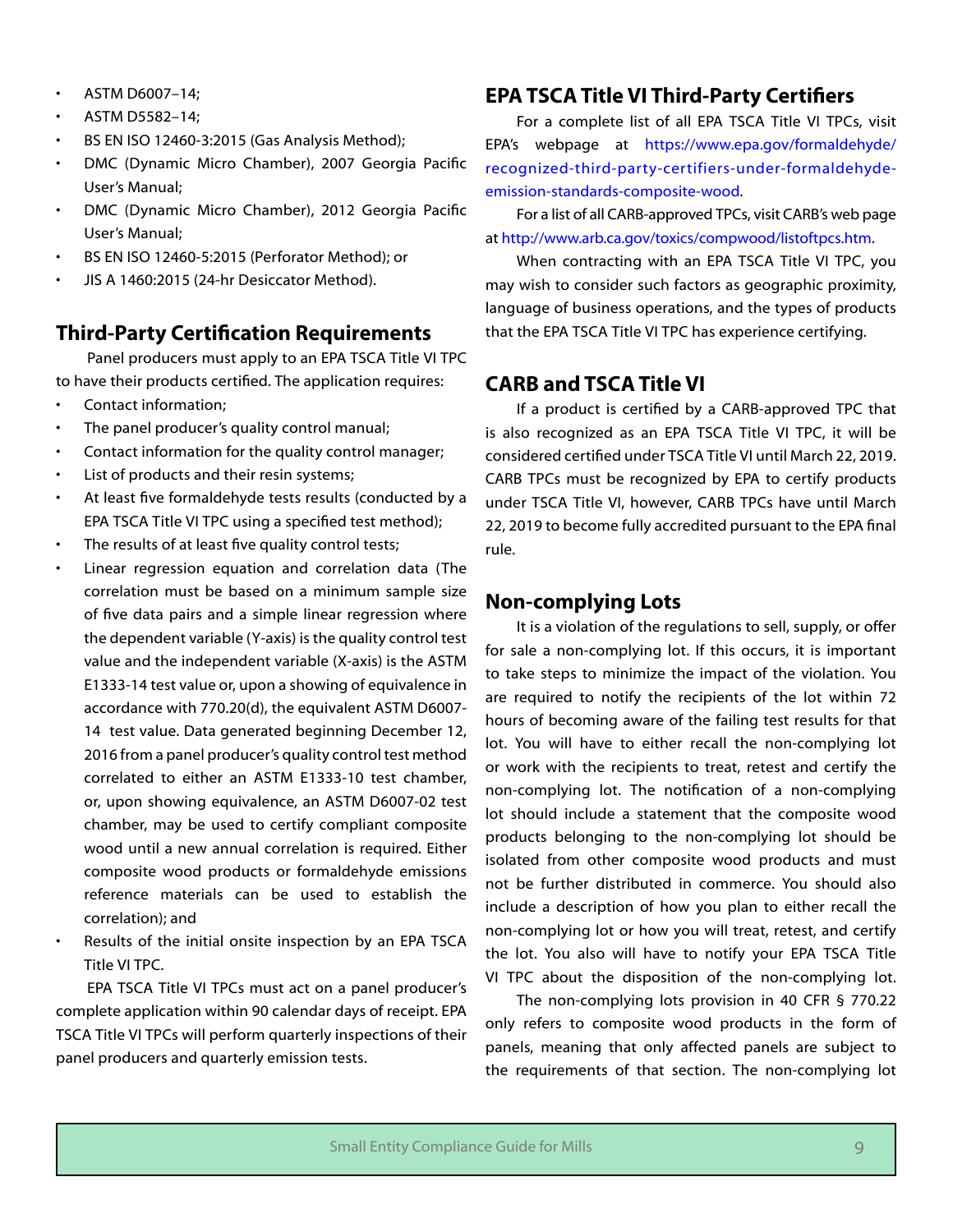provisions do not apply beyond when non-complying panels have been incorporated into component parts or finished goods.

#### **Provisions for Small Entities**

There are no small entity exemptions and there is no de minimis standard based on the size of smaller panel producers.

#### **Reporting Requirements for Panel Producers**

In addition to the information in an application to have a product certified, a panel producer must provide certain information to its EPA TSCA Title VI TPC, and direct purchasers of its products. Below is a list of reporting requirements.

| What is the<br>notification/<br>report?                                             | Who do you<br>$\text{notify}/$<br>report to?                                          | When do you<br>send the<br>notification/<br>report?                 |
|-------------------------------------------------------------------------------------|---------------------------------------------------------------------------------------|---------------------------------------------------------------------|
| Change in quality<br>control manager                                                | Your TPC                                                                              | Within 10 calendar<br>days of change                                |
| Significant changes to<br>production that could<br>affect formaldehyde<br>emissions | Your TPC                                                                              | Within 72 hours                                                     |
| Notification of<br>shipment of non-<br>complying lot                                | Fabricators,<br>importers,<br>distributors, and<br>retailers that<br>received the lot | With 72 hours of<br>receiving non-<br>complying test<br>result      |
| Information on the<br>disposition of non-<br>complying lots                         | Your TPC                                                                              | Within 7 calendar<br>days                                           |
| Product data reports                                                                | Your TPC                                                                              | Monthly                                                             |
| Records on quarterly<br>emission testing                                            | Direct<br>Purchasers                                                                  | If they request<br>this information,<br>provide it prior to<br>sale |

#### **Developing a Quality Control Manual**

The quality control manual provides facility-specific information needed to ensure consistent production of compliant composite wood products. Your EPA TSCA Title VI

TPC will need to approve your quality control manual and may wish to collaborate with you in producing the manual.

At a minimum, the manual will need to include:

- The organizational structure of the quality control department (including key employee names and titles);
- Sampling procedures;
- Method of handling samples, including a specific maximum time period for analyzing quality control samples;
- Frequency of quality control testing;
- Procedures used to identify changes in formaldehyde emissions resulting from production changes;
- Provisions for additional testing;
- Recordkeeping procedures;
- Labeling procedures;
- Average percentage of resin and press time for each product type;
- Product types, and if applicable, a description of product variables covered under each product type;
- Procedures for reduced quality control testing, if applicable; and
- Procedures for handling non-complying lots.

#### **Generating Monthly Product Data Reports**

Monthly product data reports must contain a data sheet for each product type with emissions test and production information, and a quality control graph containing the quality control limit, the shipping quality control limit (if applicable), the results of quality control tests and any retest values.

# **Recordkeeping Requirements for Panel Producers**

Panel producers must keep the following records for three years:

- Records of quarterly emission tests;
- Records of quality control tests;
- Production records, including a description of the composite wood product(s), the date of manufacture,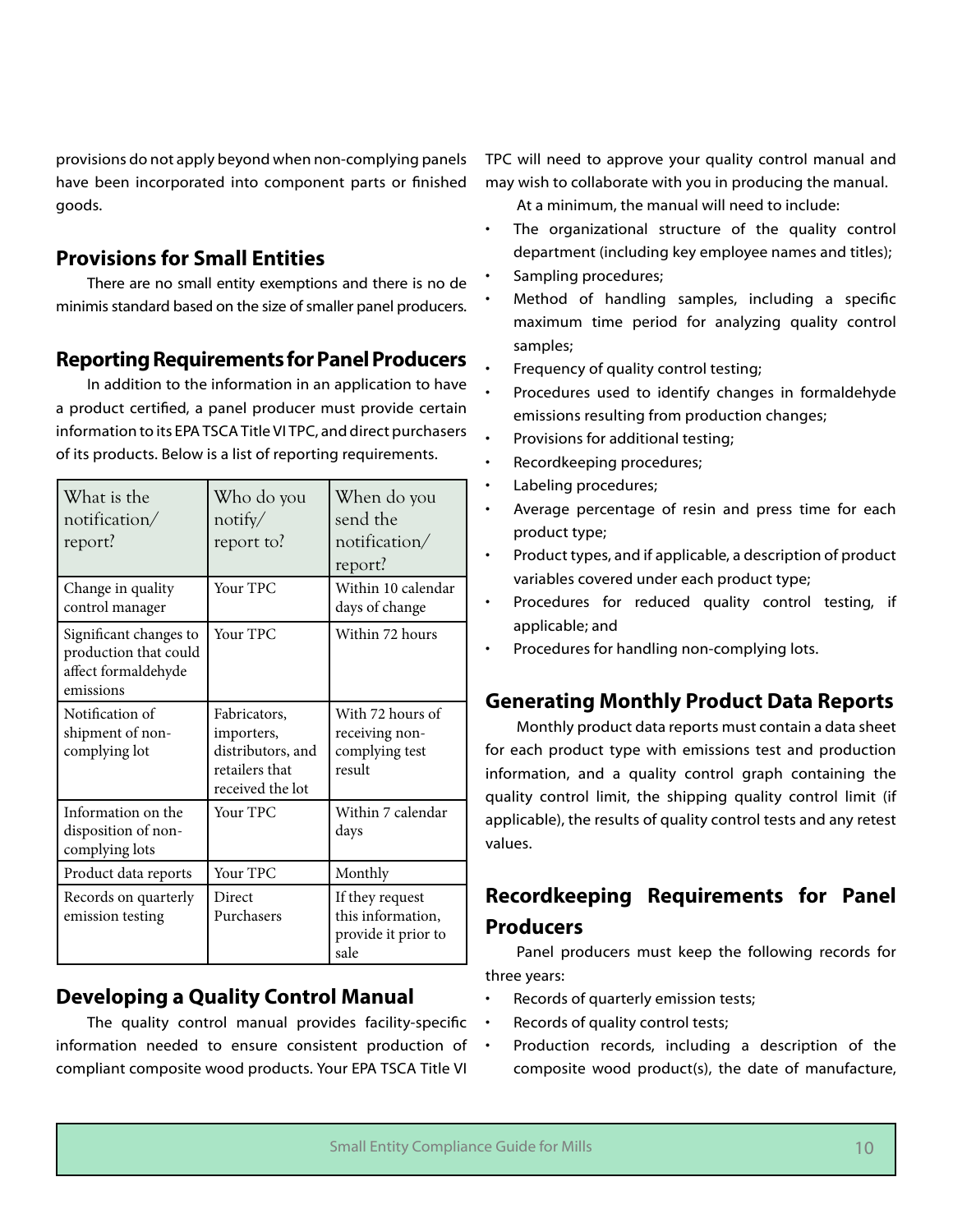lot numbers, and tracking information allowing each product to be traced to a specific lot produced;

- Records of changes in production, including changes of more than 10 percent in the resin use percentage, changes in resin composition that result in a higher ratio of formaldehyde to other resin components, and changes in the process, such as changes in press time by more than 20 percent;
- Purchaser information;
- Transporter information;
- Information on the disposition of non-complying lots; and
- Representative copies of labels used.

For panel producers taking advantage of the reduced testing or reduced third-party certification provisions, the records demonstrating eligibility for those provisions must be kept for as long as the panel producer is taking advantage of those provisions.

#### **Product Labeling**

You have two labeling options: label each panel separately, or label bundles of a panels. Should panels become separated from the bundle, you will need a method to link them to their proper bundle, such as color-coded edge marking. The label can be a stamp, tag, or sticker.

The labels must have the panel producer's name, the lot number, the identification number of the EPA TSCA Title VI TPC, and a statement that the products are TSCA Title VI certified. You can use an identification number instead of the panel producer name, but your customers must have enough information to link your panels back to you. If you are taking advantage of the reduced testing or third-party certification provisions for NAF-based resins or ULEF formaldehyde resins, you may label your panels as being made with these resins, but you are not required to do so.

### **How Is My Compliance Determined, and What Happens if the Agency Discovers a Violation?**

To maximize compliance, EPA implements a balanced program of compliance assistance, compliance incentives, and traditional law enforcement. EPA knows that small businesses that must comply with complicated new statutes or rules want to do the right thing, but may lack the requisite knowledge, resources, or skills. Compliance assistance information and technical advice helps small businesses to understand and meet their environmental obligations. Compliance incentives, such as EPA's Small Business Policy, apply to businesses with 100 or fewer employees and encourage persons to voluntarily discover, disclose, and correct violations before they are identified by the government (more information about EPA's Small Business Policy is available at [https://www.epa.gov/enforcement/small](http://www.arb.ca.gov/toxics/compwood/listoftpcs.htm)[businesses-and-enforcement](http://www.arb.ca.gov/toxics/compwood/listoftpcs.htm)). EPA's enforcement program is aimed at protecting the public by targeting persons or entities who neither comply nor cooperate to address their legal obligations.

EPA uses a variety of methods to determine whether businesses are complying, including facility inspections, reviewing records and reports, coordinating with U.S. Customs and Border Protection on importing, and responding to citizen tips and complaints. Under TSCA, EPA may file an enforcement action against violators seeking penalties of up to \$37,500 per violation, per day. The proposed penalty in a given case will depend on many factors, including the number, length, and severity of the violations, the economic benefit obtained by the violator, and its ability to pay. EPA has policies in place to ensure penalties are calculated fairly. These policies are available to the public. In addition, any company charged with a violation has the right to contest EPA's allegations and proposed penalty before an impartial judge or jury.

EPA encourages small businesses to work with the Agency to discover, disclose, and correct violations. The Agency has developed self-disclosure, small business, and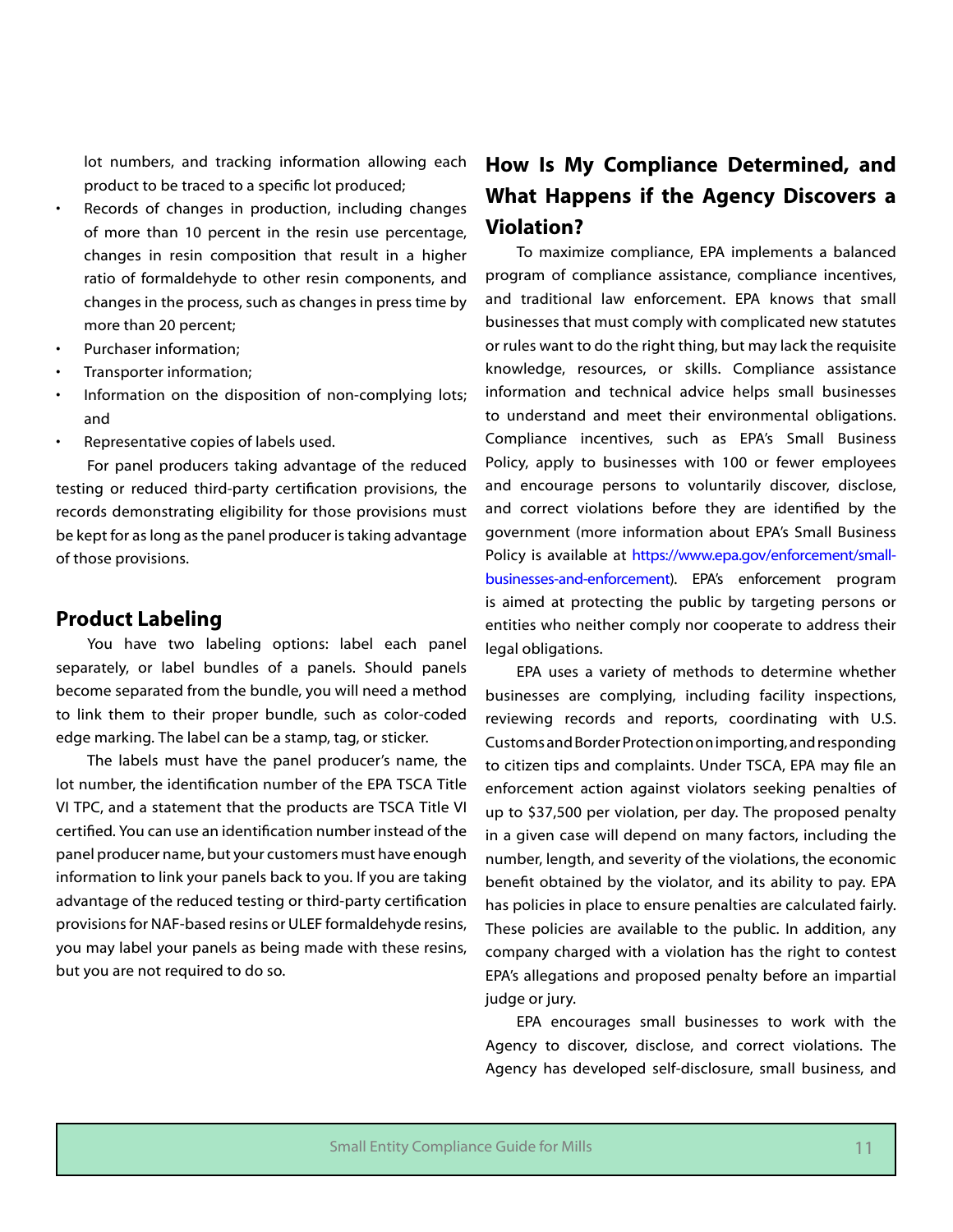small community policies to modify penalties for small and large entities that cooperate with EPA to address compliance problems. For more information on compliance assistance and other EPA programs for small businesses, please contact EPA's Small Business Ombudsman at (202) 566-2075.

# **For More Information**

Get additional information at [http://www.epa.gov/](http://www.epa.gov/formaldehyde) [formaldehyde](http://www.epa.gov/formaldehyde).

The regulations can be found in the Federal Register (Vol. 81, No. 81, p. 89674) at https://www.regulations.gov/ document?D=EPA-HQ-OPPT-2016-0461-0001.

A copy of the final rule and subsequent amendments can also be found at [https://www.epa.gov/formaldehyde/](https://www.epa.gov/formaldehyde/formaldehyde-emission-standards-composite-wood-products) [formaldehyde-emission-standards-composite-wood](https://www.epa.gov/formaldehyde/formaldehyde-emission-standards-composite-wood-products)[products](https://www.epa.gov/formaldehyde/formaldehyde-emission-standards-composite-wood-products). See section entitled "For More Information" of this compliance guide for additional information resources.

#### **Where Can I Go If I Have Questions or Need**

#### **Further Assistance?**

Please contact EPA's TSCA Hotline with questionsby telephone at (202) 554-1404, by fax at (585) 232-3111 or by email at [tsca-hotline@epa.gov.](mailto:tsca-hotline%40epa.gov?subject=Inquiry%20about%20EPA%27s%20TSCA%20Title%20VI%20Program)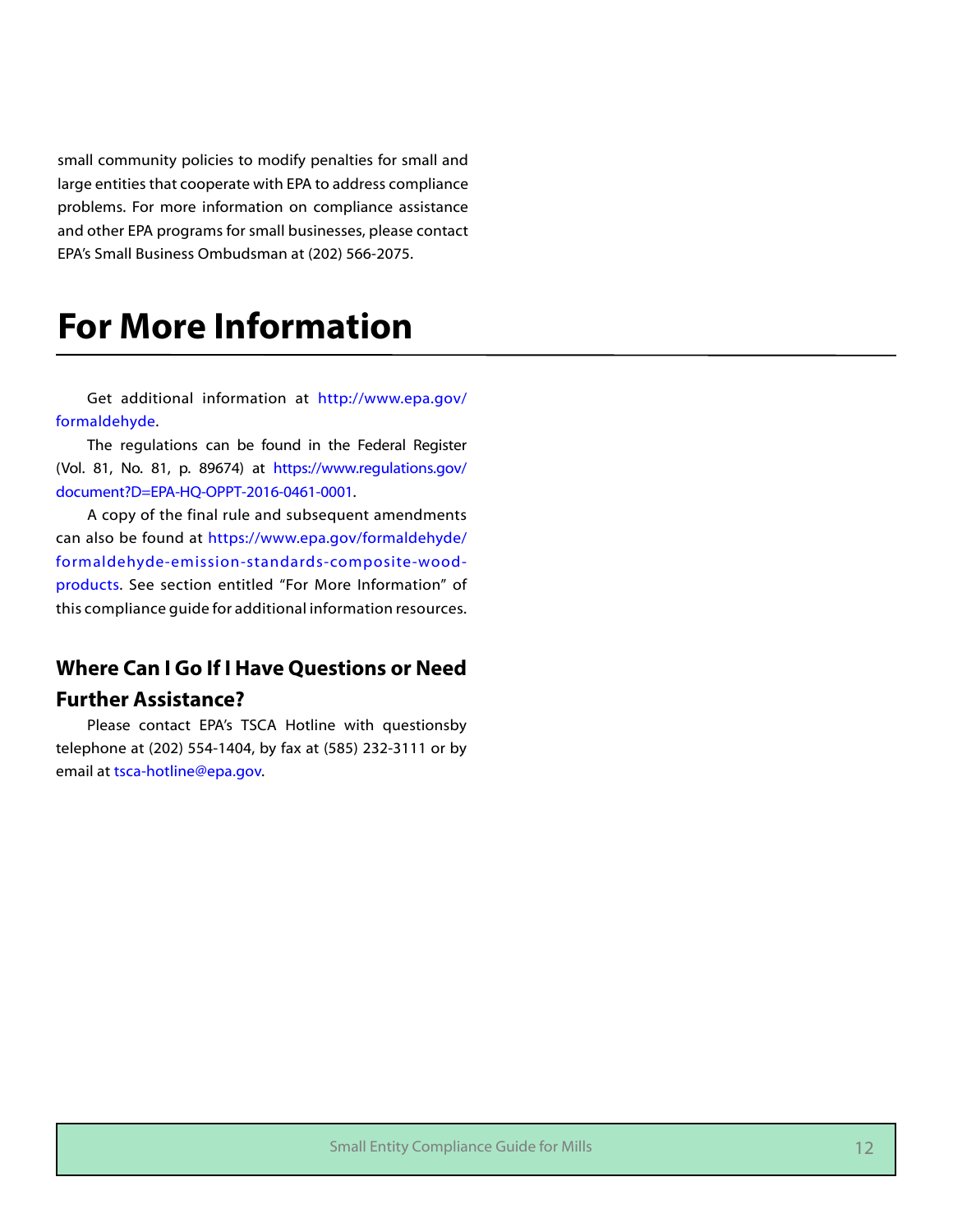# **Appendix**

#### **Acronym List**

| <b>ATCM</b> | Airborne Toxic Control Measure      |
|-------------|-------------------------------------|
| <b>CARB</b> | California Air Resources Board      |
| FR.         | <b>Federal Register</b>             |
| <b>MDF</b>  | Medium-Density Fiberboard           |
| <b>NAF</b>  | No-Added Formaldehyde               |
| <b>TPC</b>  | Third-Party Certifier               |
| <b>TSCA</b> | <b>Toxic Substances Control Act</b> |
| ULEF        | Ultra Low-Emitting Formaldehyde     |

#### **Glossary of Environmental Terms**

**Accreditation Body** or **AB** means an organization that provides an impartial verification of the competency of conformity assessment bodies or TPCs.

**Bundle** means more than one composite wood product, component part, or finished good fastened together for transportation or sale.

**Component part** means an object other than a panel that contains one or more composite wood products and is used in the construction or assembly of finished goods. Component parts that are sold directly to consumers are considered finished goods.

**Composite core** means a platform for making hardwood plywood or laminated products that consists of particleboard and/or MDF, or combination core.

**Finished good** means any good or product, other than a panel, that contains hardwood plywood (with a veneer or composite core), particleboard, or MDF and that is not a component part or other part used in the assembly of a finished good. Site-built buildings or other site-built real property improvements are not considered finished goods.

**Hardwood plywood** means a hardwood or decorative panel that is intended for interior use and composed of (as determined under ANSI/HPVA HP–1–2016 (incorporated by reference, see 40 CFR §770.99)) an assembly of layers or plies of veneer, joined by an adhesive with a lumber core, a particleboard core, a MDF core, a hardboard core, a veneer core, or any other special core or special back material. Hardwood plywood does not include military-specified plywood, curved plywood, or any plywood specified in PS–1–09, Voluntary Product Standard—Structural Plywood (incorporated by reference, see 40 CFR §770.99), or PS–2– 10, Voluntary Product Standard—Performance Standard for Wood-Based Structural-Use Panels (incorporated by reference, see 40 CFR §770.99). In addition, hardwood plywood includes laminated products except as provided at 40 CFR §770.4.

**Laminated product** means a product in which a wood or woody grass veneer is affixed to a particleboard core or platform, a MDF core or platform, or a veneer core or platform. A laminated product is a component part used in the construction or assembly of a finished good. In addition, a laminated product is produced by either the fabricator of the finished good in which the product is incorporated or a fabricator who uses the laminated product in the further construction or assembly of a component part.

**Laminated product producer** means a manufacturing plant or other facility that manufactures (excluding facilities that solely import products) laminated products on the premises. Laminated product producers are fabricators and, beginning March 22, 2024, laminated product producers are also hardwood plywood panel producers except as provided at 40 CFR §770.4.

**Lot** means the panels produced from the beginning of production of a product type until the first quality control test; between one quality control test and the next; or from the last quality control test to the end of production for a particular product type.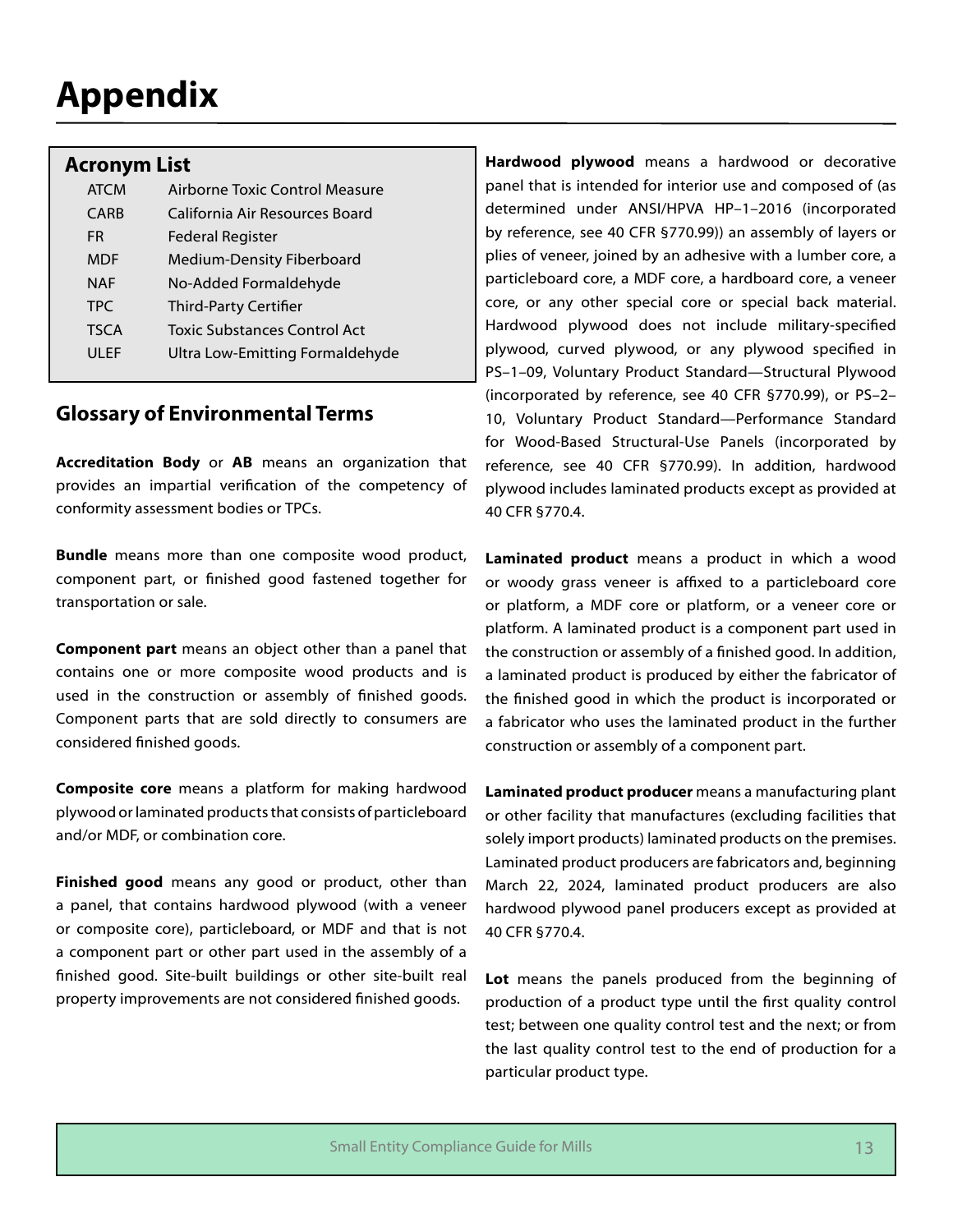**Medium-density fiberboard** or **MDF** means a panel composed of cellulosic fibers made by dry forming and pressing a resinated fiber mat (as determined under ANSI A208.2–2016 (incorporated by reference, see 40 CFR §770.99).

**No-added formaldehyde-based** or **NAF resin** means a resin formulated with no added formaldehyde as part of the resin crosslinking structure in a composite wood product that meets the emission standards in 40 CFR §770.17(c).

**Non-complying lot** means any lot of composite wood product represented by a quarterly test value or quality control test result that indicates that the lot exceeds the applicable standard for the particular composite wood product in 40 CFR §770.10(b). A quality control test result that exceeds the quality control limit is considered a test result that indicates that the lot exceeds the applicable standard. Future production of the product type(s) represented by a failed quarterly test are not considered certified and must be treated as a non- complying lot until the product type(s) are re-qualified through a successful quarterly test. The non-complying lots provision in 40 CFR § 770.22 only refers to composite wood products in the form of panels, meaning that only affected panels are subject to the requirements of that section. The non-complying lot provisions do not apply beyond when non-complying panels have been incorporated into component parts or finished goods.

**Panel** means a thin (usually less than two inches thick), flat, usually rectangular piece of particleboard, MDF or hardwood plywood. Embossing or imparting of an irregular surface on the composite wood products by the original panel producer during pressing does not remove the product from this definition. Cutting a panel into smaller pieces, without additional fabrication, does not make the panel into a component part or finished good. This does not include items made for the purpose of research and development, provided such items are not sold, supplied, or offered for sale.

**Panel producer** means a manufacturing plant or other facility that manufactures (excluding facilities that solely import products) composite wood products on the premises.

**Particleboard** means a panel composed of cellulosic material in the form of discrete particles (as distinguished from fibers, flakes, or strands) that are pressed together with resin (as determined under ANSI A208.1–2016 (incorporated by reference, see 40 CFR §770.99). Particleboard does not include any product specified in PS–2–10, Performance Standard for Wood-Based Structural-Use Panels (incorporated by reference, see 40 CFR §770.99).

**Production line** means a set of operations and physical industrial or mechanical equipment used to produce a composite wood product in one facility utilizing the same or similar equipment and quality assurance and quality control procedures.

**Resin system** means type of resin used, including but not limited to urea- formaldehyde, soy, phenol-formaldehyde, or melamine-urea-formaldehyde.

**Thin medium-density fiberboard** or **thin MDF** means medium-density fiberboard that has a thickness less than or equal to 8 millimeters or 0.315 inches.

**Third-party certifier** or **TPC** means a conformity assessment body that provides both product certification services and laboratory testing services (either directly or through contracted services).

**Ultra low-emitting formaldehyde** or **ULEF resin** means a resin in a composite wood product that meets the emission standards in 40 CFR §770.18(c).

**Veneer** means a sheet of wood or woody grass with a maximum thickness of 6.4 millimeters (1/4 inch) that is rotary cut, sliced, or sawed from a log, bolt, flitch, block, or culm; including engineered veneer.